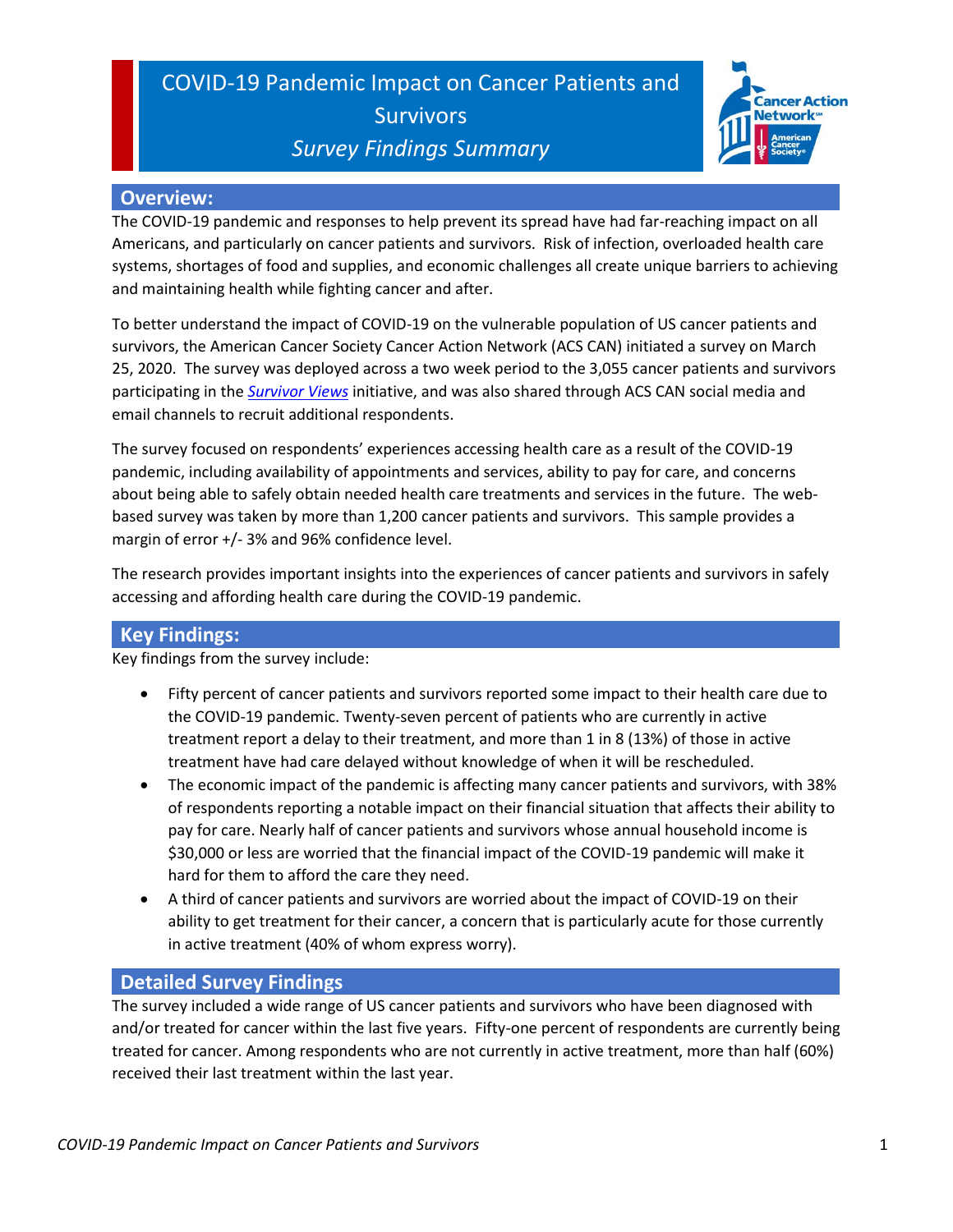# COVID-19 Pandemic Impact on Cancer Patients and **Survivors** *Survey Findings Summary*



Nearly half of respondents (49%) receive insurance coverage through an employer, and 32% are covered by Medicare. Seven percent have privately purchased health care, such as through an exchange, and four percent are covered by Medicaid. Compared to insurance coverage for the US general population, the survey included more respondents on Medicare and fewer on privately purchased plans or Medicaid<sup>1</sup>, which is likely a result of increased cancer incidence rates among older Americans.



Fifty percent of all respondents to the survey report some change, delay, or disruption to their health care as a result of the COVID-19 pandemic. Among patients and survivors currently in active treatment, the incident of changes, delays, or disruptions increases to 55%. The most commonly experienced issue is a delay to care or treatment (24% of all respondents, 27% of respondents in active treatment). One in 8 (12%) respondents and 13% of those in active treatment report that they have had care or treatment delayed and do not know when it will be rescheduled, indicating a great deal of uncertainty about their future ability to access care.

In addition to delays and cancellations, many cancer patients and survivors reported the transition of health care services from in-person to remote delivery. Fifteen percent of respondents have had an inperson provider visit changed to a phone or video visit.

<sup>&</sup>lt;sup>1</sup> For 2018 US insurance coverage sources, please see: [https://www.kff.org/other/state-indicator/total-population/](https://www.kff.org/other/state-indicator/total-population/?currentTimeframe=0&selectedRows=%7B%22wrapups%22:%7B%22united-states%22:%7B%7D%7D%7D&sortModel=%7B%22colId%22:%22Location%22,%22sort%22:%22asc%22%7D)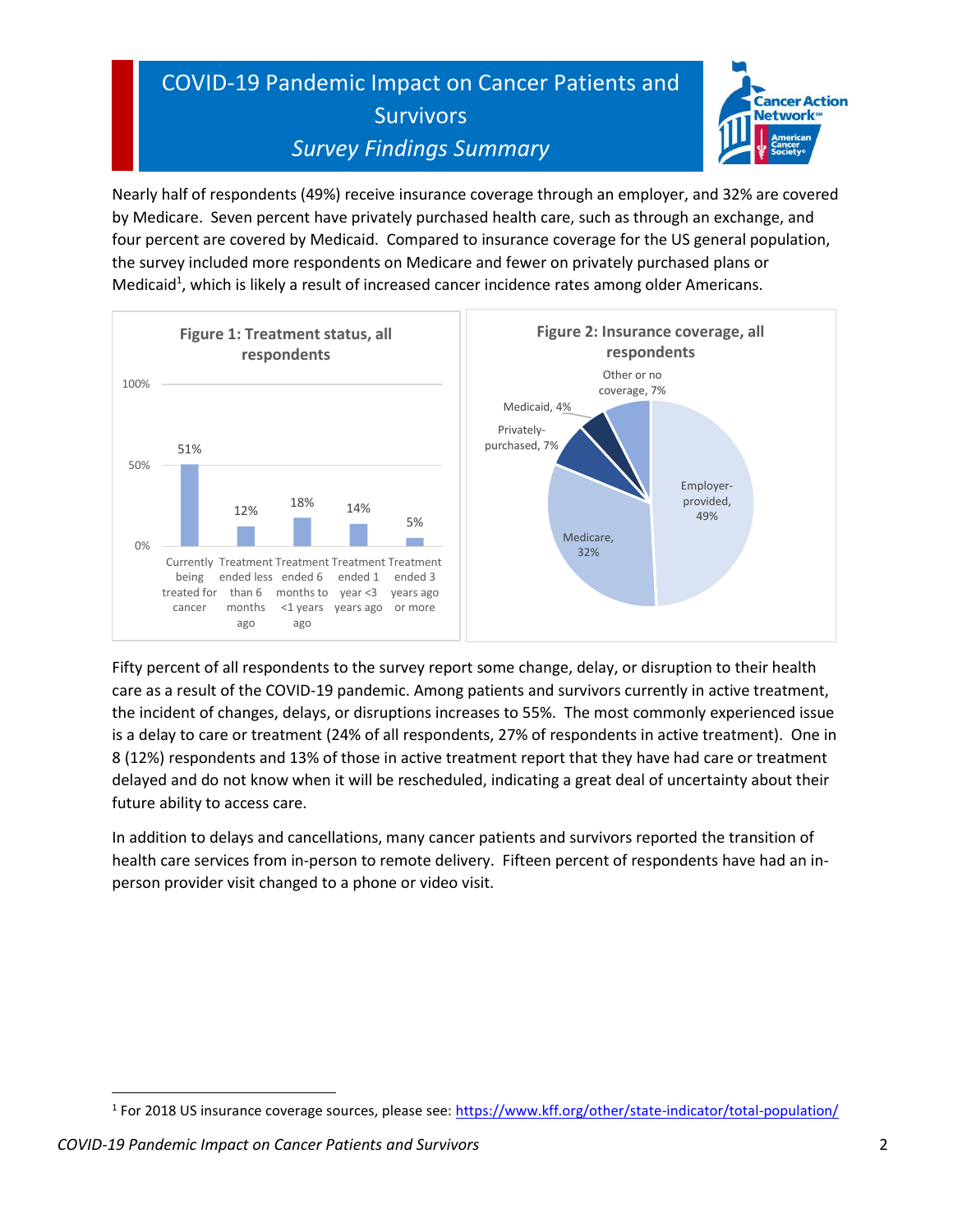



Among respondents whose care has been cancelled, delayed, or changed by the pandemic, the most commonly impacted services are in-person provider visits (50% of impacted respondents), supportive services such as therapy (20%) and imaging procedures to monitor the growth of their cancer (20% of impacted respondents). Eight percent of respondents who are currently in active treatment report that their anti-cancer therapy (e.g., chemotherapy, immunotherapy) has been impacted by the COVID-19 pandemic.

Beyond the already observed impact of COVID-19 on cancer patients' and survivors' access to health care, respondents also expressed concern about their future ability to access treatment for their cancer. One in three (34%) respondents agreed or strongly agreed with the statement "I am worried that the COVID-19 outbreak and the response to it will make it hard for me to get treatment for my cancer." This concern is even greater among those in active treatment, 40% of whom agreed or strongly agreed with the statement.

The COVID-19 pandemic and resulting slowing of economic activity has had substantial impact on the ability of cancer patients and survivors to afford care. Nearly four in ten (38%) respondents report COVID-19 has had a notable impact on their financial situation that affects their ability to pay for health care. The most common financial issues affecting access to care for cancer patients and survivors include reduced work hours (14%), reduced investment values (11%), difficulty affording food and supplies in order to stay at home to avoid contracting the virus (9%) and loss of a job (8%).

Reduced work hours and lost jobs are of particular concern with regard to paying for health care because these have the potential to impact access to health insurance. Forty-three percent of respondents who reported that they or a family member living with them had lost a job had employersponsored health insurance. Among those who indicated they or a family member had work hours reduced, 58% had employer-sponsored coverage.

Twenty-eight percent of all respondents expressed worry about the financial impact of COVID-19 making it difficult to pay for the health care they need as cancer survivors. This concern was highly correlated with income, with 46% of those earning \$30,000 or less reporting they are worried. Even in households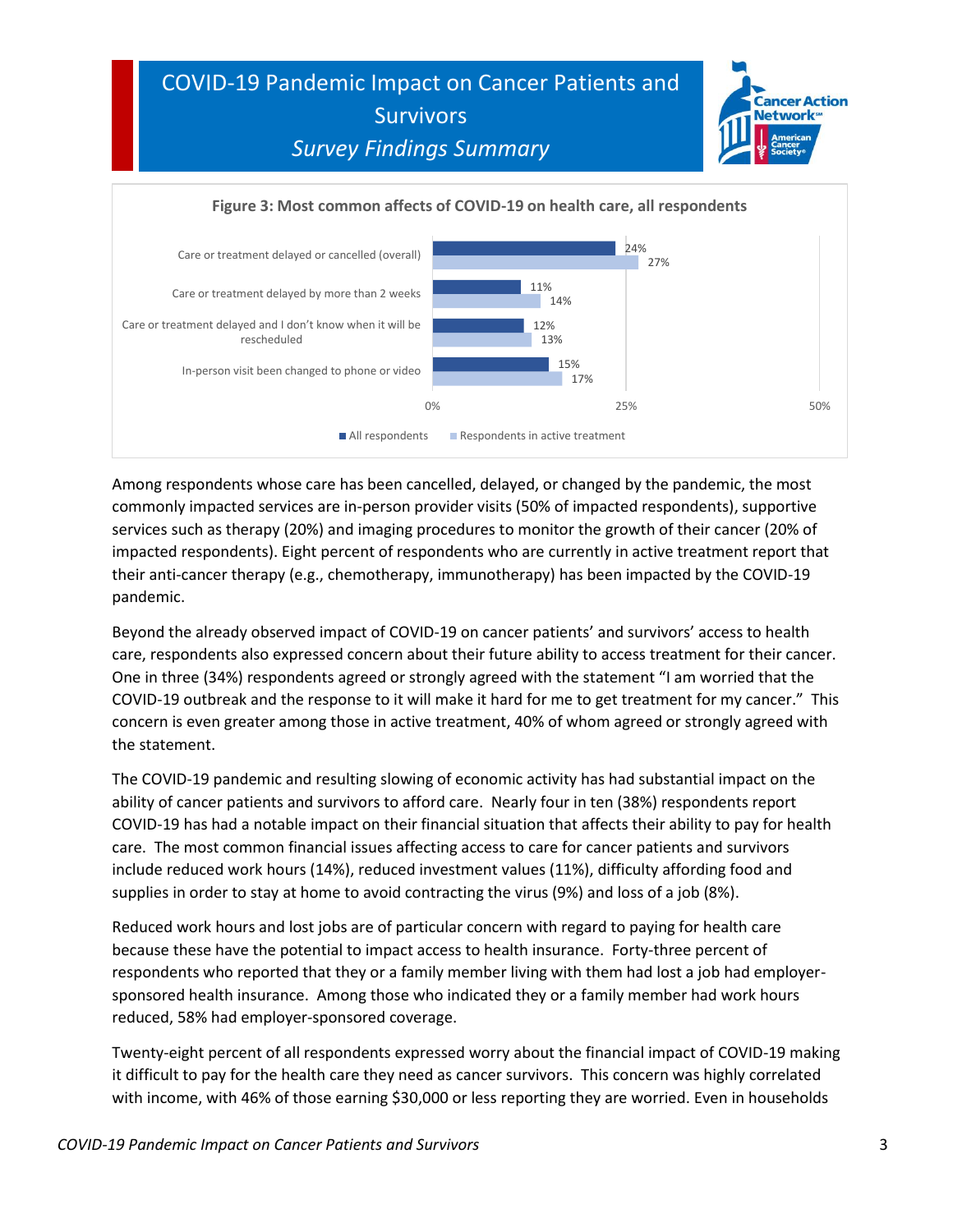

earning more than \$110,000<sup>2</sup>, one in five (21%) respondents expressed concern about financial impact. This difference is statistically significant at the <.001 level.



#### **Methodology**

ACS CAN's COVID-19 survey was administered to participants in our *[Survivor Views](http://www.fightcancer.org/survivor-views)* research panel. *Survivor Views* is an ACS CAN initiative designed to enhance the organization's mission to end suffering and death from cancer. Data provided by cancer patients and survivors as part of this project allows for a greater understanding of their experiences and opinions on cancer-related issues and gives voice to cancer patients and survivors in the shaping and advocating of public policies that help prevent, detect, and treat cancer and promote a more positive quality of life for those impacted.

Due to the urgent need to understand the impact of COVID-19 on cancer patients and survivors, this survey was simultaneously deployed outside of the *Survivor Views* panel through an anonymous survey. The anonymous survey link was distributed via email to ACS CAN volunteers and promoted through ACS CAN social media accounts.

To ensure the protection of all participants in this survey, all research protocols, questionnaires, and communications were reviewed by the Morehouse School of Medicine Institutional Review Board.

The survey population is comprised of individuals who meet the following criteria:

- Diagnosed with and/or treated for cancer within the last five years
- Over the age of 18
- Reside in the US or US territories

<sup>&</sup>lt;sup>2</sup> Note that household income information was provided optionally by Survivor Views participants and was therefore only available for 797 respondents.